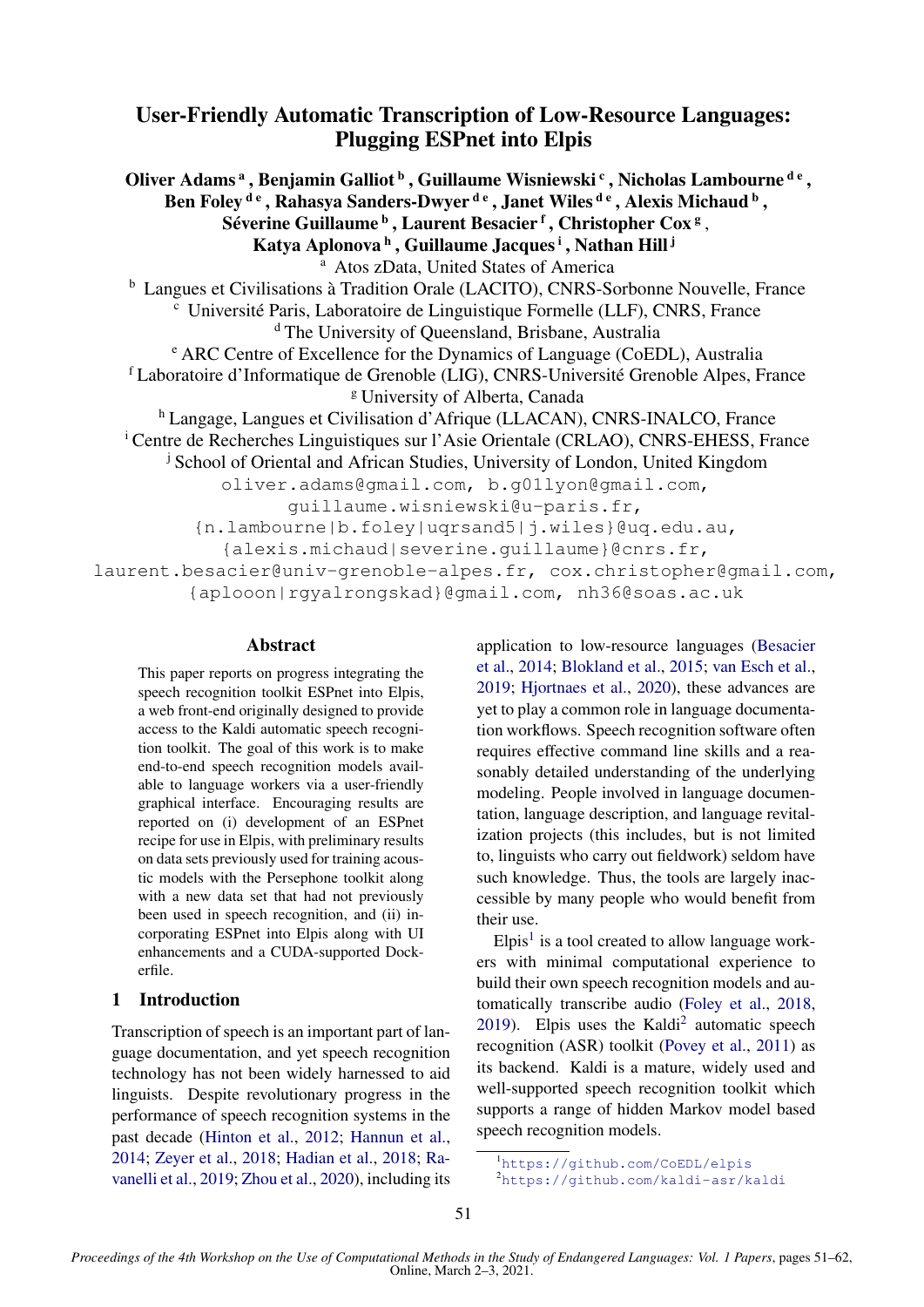In this paper we report on the ongoing integration of  $ESPnet<sup>3</sup>$  $ESPnet<sup>3</sup>$  $ESPnet<sup>3</sup>$  into Elpis as an alternative to the current Kaldi system. We opted to integrate ESPnet [\(Watanabe et al.,](#page-11-2) [2018\)](#page-11-2) as it is a widely used and actively developed tool with state-of-the-art end-to-end neural network models. By supporting ESPnet in Elpis, we aim to bring a wider range of advances in speech recognition to a broad group of users, and provide alternative model options that may better suit some data circumstances, such as an absence of a pronunciation lexicon.

In the rest of this paper, we describe changes to the Elpis toolkit to support the new backend, and preliminary experiments applying our ESPnet recipe to several datasets from a language documentation context. Finally, we discuss plans going forward with this project.

### 2 Related Work

Automatic phonetic/phonemic transcription in language documentation As a subset of speech recognition research, work has been done in applying speech recognition systems to the very low-resource phonemic data scenarios typical in the language documentation context. Encouraging results capitalizing on the advances in speech recognition technology for automatic phonemic transcription in a language documentation context were reported by [Adams et al.](#page-8-3) [\(2018\)](#page-8-3). Their work used a neural network architecture with connectionist temporal classification [\(Graves et al.,](#page-9-6) [2006\)](#page-9-6) for phonemic (including tonal) transcription. A command line toolkit was released called Persephone. To assess the reproducibility of the results on other languages, experiments were extended beyond the Chatino, Na and Tsuut'ina data sets, to a sample of languages from the Pangloss Collection, an online archive of under-resourced languages [\(Michailovsky et al.,](#page-10-2) [2014\)](#page-10-2). The results confirmed that end-to-end models for automatic phonemic transcription deliver promising performance, and also suggested that preprocessing tasks can to a large extent be automated, thereby increasing the attractiveness of the tool for language documentation workflows [\(Wisniewski](#page-11-3) [et al.,](#page-11-3) [2020\)](#page-11-3). Another effort in this space is Allosaurus [\(Li et al.,](#page-9-7) [2020\)](#page-9-7), which leverages multilingual models for phonetic transcription and jointly models language independent phones and language-dependent phonemes. This stands as a promising step towards effective universal phonetic recognition, which would be of great value in the language documentation process.

User-friendly speech recognition interfaces Since such research tools do not have user friendly interfaces, efforts have been put into making these tools accessible to wider audience of users. The authors of Allosaurus provide a web interface online.[4](#page-1-1) To integrate Persephone into the language documentation workflow, a plugin, Persephone- $ELAN<sup>5</sup>$  $ELAN<sup>5</sup>$  $ELAN<sup>5</sup>$  was developed for  $ELAN<sup>6</sup>$  $ELAN<sup>6</sup>$  $ELAN<sup>6</sup>$  a piece of software that is widely used for annotation in language documentation [\(Cox,](#page-8-4) [2019\)](#page-8-4).

Meanwhile, Elpis is a toolkit that provides a user-friendly front-end to the Kaldi speech recognition system. The interface steps the user through the process of preparing language recordings using existing ELAN transcription files, training a model and applying the model to obtain a hypothesis orthographic transcription for untranscribed speech recordings.

#### 3 Bringing ESPnet to Elpis

ESPnet is an end-to-end neural network-based speech recognition toolkit. Developed with Pytorch [\(Paszke et al.,](#page-10-3) [2019\)](#page-10-3) in a research context, the tool satisfies three desiderata for our purposes: (a) it is easy to modify training *recipes*, which consist of collections of scripts and configuration files that make it easy to perform training and decoding by calling a wrapper script. These recipes describe a wide range of the hyperparameters and architecture choices of the model; (b) it is actively developed, with frequent integration of the latest advances in end-to-end speech recognition; and (c) it supports Kaldi-style data formatting, which makes it a natural end-to-end counterpart to Kaldi backend that was already supported in Elpis. These points make it a more appealing candidate backend than Persephone, primarily due to ESPnet's larger developer base.

## <span id="page-1-4"></span>3.1 Development of an ESPnet recipe for Elpis

One goal of the integration is to create a default ESPnet recipe for Elpis to use, that performs well across a variety of languages and with the small

<span id="page-1-2"></span><span id="page-1-1"></span><sup>4</sup><https://www.dictate.app>

<span id="page-1-3"></span><sup>5</sup>[https://github.com/coxchristopher/](https://github.com/coxchristopher/persephone-elan) [persephone-elan](https://github.com/coxchristopher/persephone-elan) <sup>6</sup><https://archive.mpi.nl/tla/elan>

<span id="page-1-0"></span><sup>3</sup><https://github.com/espnet/espnet>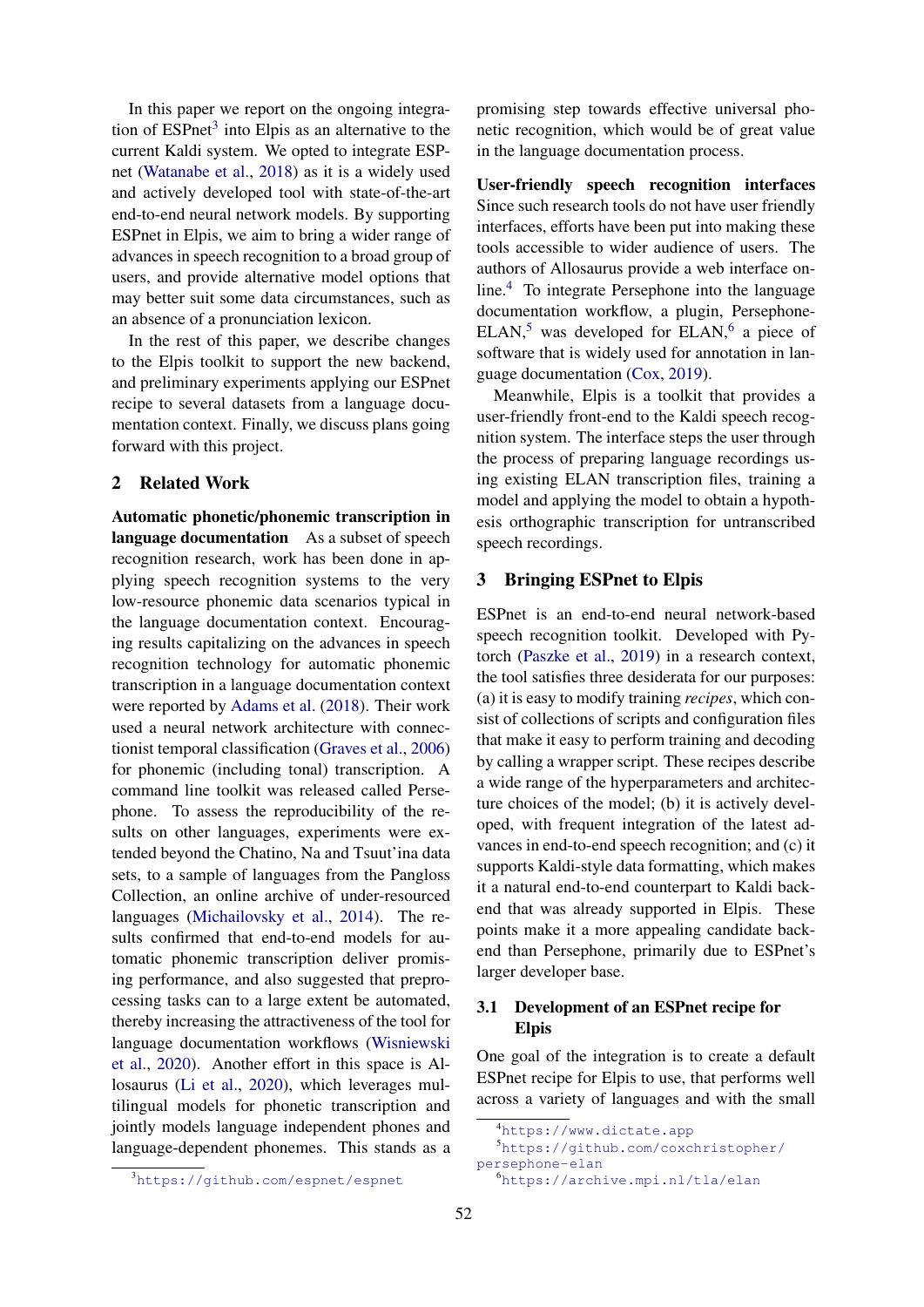| <b>MINNIFIPIS</b>                 |                                                                                                                                                                                                                                                                                                                                                                                                                                                                                                                                                                                                                                 | espnet<br>$\overline{\phantom{a}}$ | reset |  |  |  |  |
|-----------------------------------|---------------------------------------------------------------------------------------------------------------------------------------------------------------------------------------------------------------------------------------------------------------------------------------------------------------------------------------------------------------------------------------------------------------------------------------------------------------------------------------------------------------------------------------------------------------------------------------------------------------------------------|------------------------------------|-------|--|--|--|--|
| Engine                            | Train                                                                                                                                                                                                                                                                                                                                                                                                                                                                                                                                                                                                                           |                                    |       |  |  |  |  |
| <b>Recordings</b><br><b>Files</b> | Current training session: m5<br>Current recordings: ds                                                                                                                                                                                                                                                                                                                                                                                                                                                                                                                                                                          |                                    |       |  |  |  |  |
| Wordlist                          | <b>Settings</b>                                                                                                                                                                                                                                                                                                                                                                                                                                                                                                                                                                                                                 |                                    |       |  |  |  |  |
| <b>Training</b><br>Settings       | n-gram 1                                                                                                                                                                                                                                                                                                                                                                                                                                                                                                                                                                                                                        |                                    |       |  |  |  |  |
| <b>Train</b>                      |                                                                                                                                                                                                                                                                                                                                                                                                                                                                                                                                                                                                                                 |                                    |       |  |  |  |  |
| Results                           | ○ Train in-progress                                                                                                                                                                                                                                                                                                                                                                                                                                                                                                                                                                                                             |                                    |       |  |  |  |  |
| <b>New transcriptions</b>         | stage 0: Data preparation<br>stage 1: Feature Generation<br>steps/make_fbank_pitch.sh --cmd run.pl --nj 1 --write_utt2num_frames true data/train exp/make_fbank/train<br>fbank<br>utils/validate_data_dir.sh: Successfully validated data-directory data/train<br>steps/make_fbank_pitch.sh [info]: segments file exists: using that.<br>Succeeded creating filterbank & pitch features for train<br>fix_data_dir.sh: kept all 100 utterances.<br>fix_data_dir.sh: old files are kept in data/train/.backup<br>steps/make_fbank_pitch.sh --cmd run.pl --nj 1 --write_utt2num_frames true data/test exp/make_fbank/test<br>fbank |                                    |       |  |  |  |  |

<span id="page-2-1"></span>Figure 1: Training stages of the Elpis interface. Notice the choice of backend in the upper right-hand corner.

amount and type of data typically available in a language documentation context.

To get a sense of how easy it would be using ESPnet to get similar performance as previously attained we applied it to the single-speaker Na and Chatino datasets as used in [Adams et al.](#page-8-3) [\(2018\)](#page-8-3) (see Table [1,](#page-3-0) which includes other details of the datasets used, including the amount of training data). We report character error rate (CER) rather than phoneme error rate (PER) because it is general, does not require a subsequent languagespecific post-processing step, and also captures characters that a linguist might want transcribed that aren't strictly phonemic. Because of minor differences in the training sets, their preprocessing, and metrics used, these numbers are not intended to be directly comparable with previous work. While these results are not directly comparable to the results they reported, the performance was good enough to confirm that integrating ES-Pnet was preferable to Persephone. We do no language-specific preprocessing, though the Elpis interface allows the user to define a character set for which instances of those characters will be removed from the text. For the Na data and the Japhug data in [§4,](#page-3-1) the Pangloss XML format is converted to ELAN XML using a XSLT-based tool, Pangloss-Elpis.<sup>[7](#page-2-0)</sup>

The architecture we used for these experiments is a hybrid CTC-attention model [\(Watanabe et al.,](#page-11-4) [2017b\)](#page-11-4) with a 3-layer BiLSTM encoder and a single layer decoder. We use a hidden size of 320 and use an equal weighting between the CTC and

While we did not aggressively tune hyperparameters and architecture details, they do have a substantial impact on performance and computational requirements. Owing to the small datasets and limited computational resources of many of the machines that Elpis may run on, we used a relatively small neural network. In the future we aim to grow a representative suite of evaluation languages from a language documentation setting for further tuning to determine what hyperparameters and architecture best suit different scenarios. Though we aim for a recipe that does well across a range of possible language documentation data circumstances, the best architecture and hyperparameters will vary depending on the characteristics of the input dataset. Rather than have the user fiddle with such hyperparameters directly, which would undermine the user-friendliness of the tool, there is potential to automatically adjust the hyperparameters of the model on the basis of the data supplied to the model. For example, the parameters could be automatically set depending on the number of speakers in the ELAN file and the total amount of speech.

<span id="page-2-0"></span><sup>7</sup><gitlab.com/lacito/pangloss-elpis>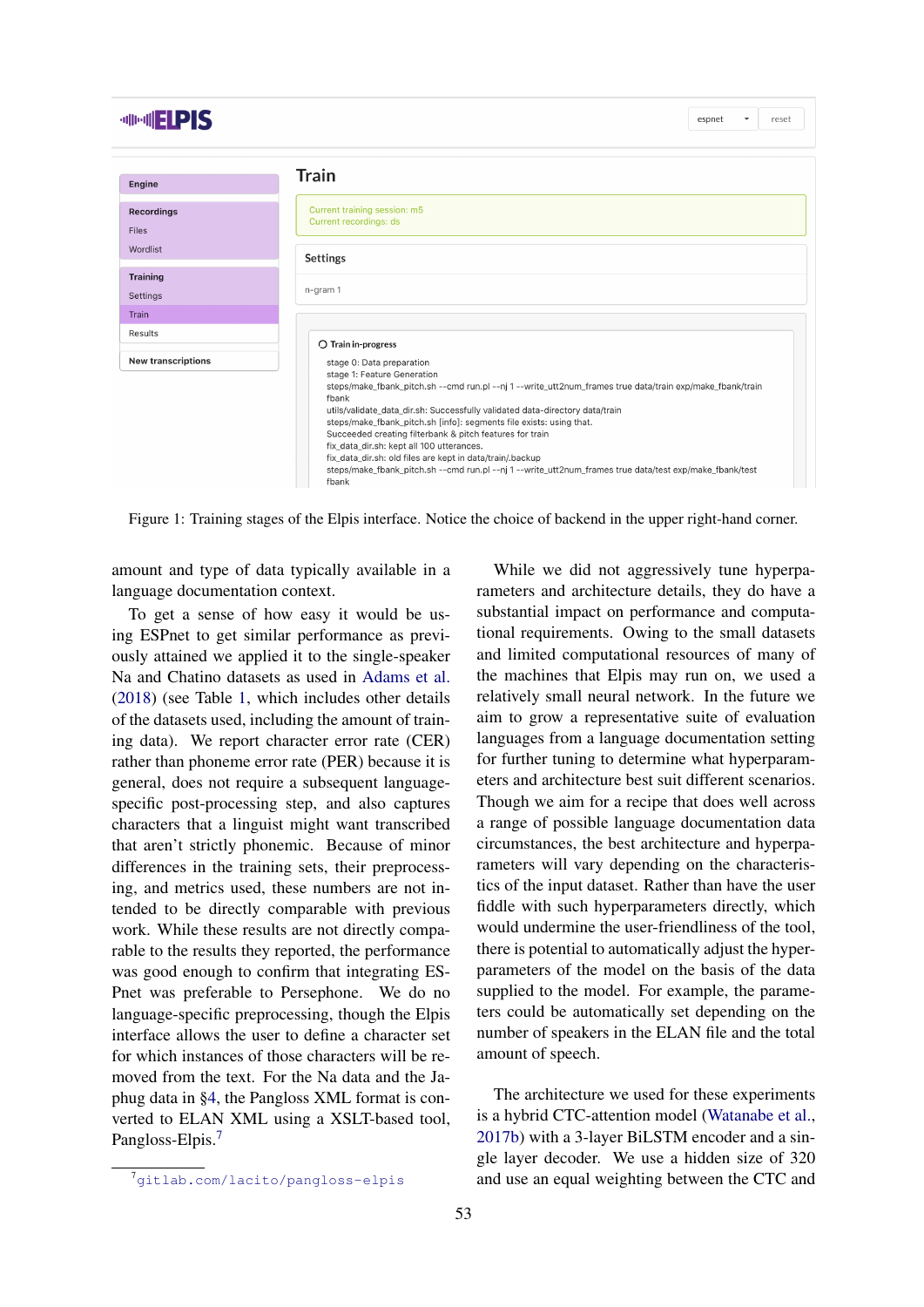|         | Language Num speakers Type |                          | Train (minutes) CER $(\% )$ |      |
|---------|----------------------------|--------------------------|-----------------------------|------|
| Na      |                            | Spontaneous narratives   | 273                         | 14.5 |
| Na      |                            | Elicited words & phrases | 188                         | 4.7  |
| Chatino |                            | Read speech              |                             | 23.5 |
| Japhug  |                            | Spontaneous narratives   | 170                         | 12.8 |

<span id="page-3-0"></span>Table 1: Information on the evaluation datasets used and the character error rate performance of the current recipe.

attention objectives. For optimization we use a batch length of 30 and the Adadelta gradient descent algorithm [\(Zeiler,](#page-11-5) [2012\)](#page-11-5). For more details, we include a link to the recipe.<sup>[8](#page-3-2)</sup>

#### <span id="page-3-3"></span>3.2 Elpis enhancements

Beyond integration of ESPnet into Elpis, several other noteworthy enhancements have been made to Elpis.

Detailed training feedback Prior to the work reported in this paper, the progress of training and transcribing stages was shown as a spinning icon with no other feedback. Due to the amount of time it takes to train even small speech recognition models, the lack of detailed feedback may cause a user to wonder what stage the training was at, or whether a fault had caused the system to fail. During training and transcription, the backend processes' logs are now output to the screen (see Figure [1\)](#page-2-1). Although the information in these logs may be more detailed than what the intended audience of the tool needs to understand, it does serve to give any user feedback on how training is going, and reassure them that it *is* still running (or notify them if a process has failed). The logs can also provide useful contextual information when debugging an experiment in collaborations between language workers and software engineers.

CUDA-supported Docker image The type of Kaldi model which Elpis trains (using a Gaussian mixture model as the acoustic model) was originally selected to be computationally efficient, and able to run on the type of computers commonly used by language researchers, which often don't have a GPU (graphics processing unit). With the addition of ESPnet, the benefit of using a GPU will be felt through vastly reduced training times for the neural network. To this end, Elpis has been adapted to include Compute Unified Device Architecture (CUDA) support, which is essential in order to leverage a GPU when training ESPnet on a machine that has one available.

### <span id="page-3-1"></span>4 Application to a new data set: Japhug

The point of this work is to provide a tool that can be used by linguists in their limited-data scenarios. To this end we aim to experiment with diverse datasets that reflect the breadth of language documentation contexts. Going forward, this will be useful in getting a sense of what sort of model performance users can expect given the characteristics of dataset. In this section we report on further application of the model underpinning the Elpis– ESPnet integration to another data set.

Japhug is a Sino-Tibetan language with a rich system of consonant clusters, as well as flamboyant morphology. In Japhug, syllables can have initial clusters containing at most three consonants, and at most one coda [\(Jacques,](#page-9-8) [2019\)](#page-9-8). Japhug does not have lexical tones. The language's phonological profile is thus very different from Na (about which see [Michaud,](#page-10-4) [2017\)](#page-10-4) and Chatino [\(Cruz,](#page-8-5) [2011;](#page-8-5) [Cruz and Woodbury,](#page-8-6) [2014;](#page-8-6) [Cavar et al.,](#page-8-7) [2016\)](#page-8-7).

The data set comprises a total of about 30 hours of transcribed recordings of narratives, timealigned at the level of the sentence [\(Macaire,](#page-10-5) [2020\)](#page-10-5), which is a huge amount in a language documentation context. The recordings were made in the course of field trips from the first years of the century until now, in a quiet environment, and almost all of a single speaker. Our tests on various data sets so far suggest that these settings (one speaker – hence no speaker overlap – and clean audio) are those in which performance is most likely to be good when one happens to be training an acoustic model from scratch.

The full data set is openly accessible online from the Pangloss Collection, under a Creative Commons license, allowing visitors to browse the

<span id="page-3-2"></span><sup>8</sup>[https://github.com/](https://github.com/persephone-tools/espnet/commit/1c529eab738cc8e68617aebbae520f7c9c919081)

[persephone-tools/espnet/commit/](https://github.com/persephone-tools/espnet/commit/1c529eab738cc8e68617aebbae520f7c9c919081)

[<sup>1</sup>c529eab738cc8e68617aebbae520f7c9c919081](https://github.com/persephone-tools/espnet/commit/1c529eab738cc8e68617aebbae520f7c9c919081)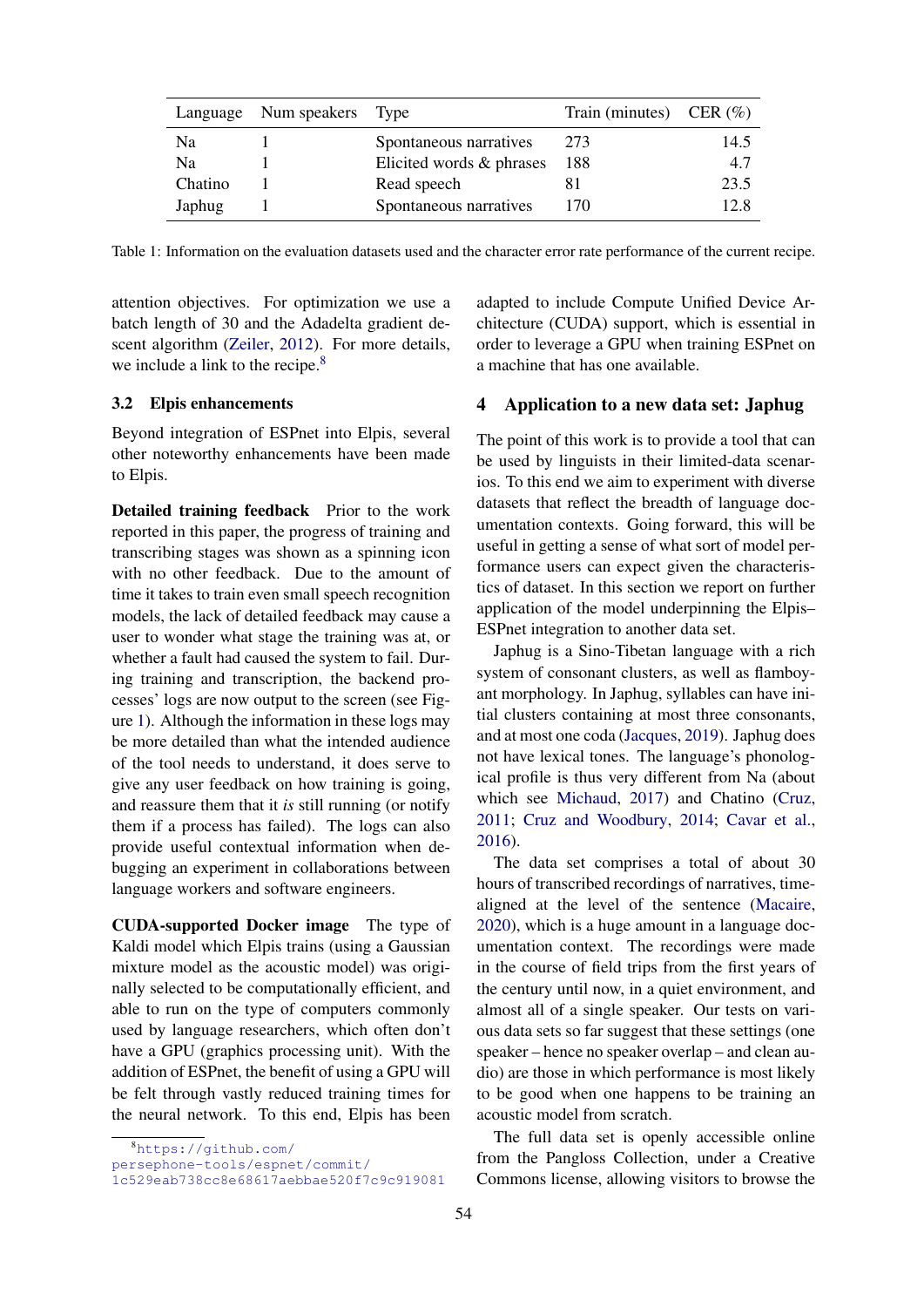texts, and computer scientists to try their hand at the data set. $9$  The data collector's generous approach to data sharing sets an impressive example, putting into practice some principles which gather increasing support, but which are not yet systematically translated into institutional and editorial policies [\(Garellek et al.,](#page-9-9) [2020\)](#page-9-9).

The dataset can be downloaded by sending a request to the Cocoon data repository, which hosts the Pangloss Collection. A script, *retriever.py*, [10](#page-4-1) retrieves resources with a certain language name. Data sets can then be created in various ways, such as sorting by speaker (tests suggest that singlespeaker models are a good way to start) and by genre, e.g. excluding materials such as songs, which are a very different kettle of fish from ordinary speech and complicate model training.

Figure [2](#page-4-2) shows how the phoneme error rate decreases as the amount of training data increases up to 170 minutes. Tests are currently being conducted to verify whether performance stagnates when the amount of data is increased beyond 170 minutes. As with the other experiments the recipe described in [§3.1](#page-1-4) was used. For each amount of training data, the model was trained for 20 epochs for each of these training runs, with the smaller sets always as a subset of all larger sets. Figure [3](#page-4-3) shows the training profile for a given training run using 170 minutes of data.



<span id="page-4-2"></span>Figure 2: Character error rate for Japhug as a function of the amount of training data, using the ESPnet recipe included in Elpis.



<span id="page-4-3"></span>Figure 3: Character error rate on the training set (blue) and validation set (orange) for Japhug as training progresses (up to 20 epochs), using the ESPnet recipe included in Elpis.

## 5 Challenges concerning adoption of automatic speech recognition tools in language documentation

Devoting a section to reflections about adoption of automatic speech recognition tools in language documentation may seem superfluous here. The audience of a conference on the use of computational methods in the study of endangered languages is highly knowledgeable about the difficulties and the rewards of interdisciplinary projects, as a matter of course. But it seemed useful to include a few general thoughts on this topic nonetheless, for the attention of the broader readership which we hope will probe into the Proceedings of the ComputEL-4 conference: colleagues who may consider joining international efforts for wider adoption of natural language processing tools in language documentation workflows. We briefly address a few types of doubts and misgivings.

### 5.1 Is automatic speech recognition software too complex for language workers?

A first concern is that automatic speech recognition software is simply too complex for language workers. But it should be recalled that new technologies that seem inaccessible to language workers can be game-changers in linguistics. For instance, the LAT<sub>E</sub>X software is the typesetting backend used by the journal *Glossa* [\(Rooryck,](#page-10-6) [2016\)](#page-10-6) and by the publishing house Language Science Press [\(Nordhoff,](#page-10-7) [2018\)](#page-10-7), which publish research in linguistics, offering high-quality open-access venues with no author fees or reader fees. Thus,

<span id="page-4-0"></span><sup>9</sup>Each text has a Digital Object Identifier, allowing for one-click access. Readers are invited to take a look: [https:](https://doi.org/10.24397/pangloss-0003360) [//doi.org/10.24397/pangloss-0003360](https://doi.org/10.24397/pangloss-0003360)

<span id="page-4-1"></span><sup>10</sup>[https://gitlab.com/lacito/pangloss](https://gitlab.com/lacito/pangloss-elpis)[elpis](https://gitlab.com/lacito/pangloss-elpis)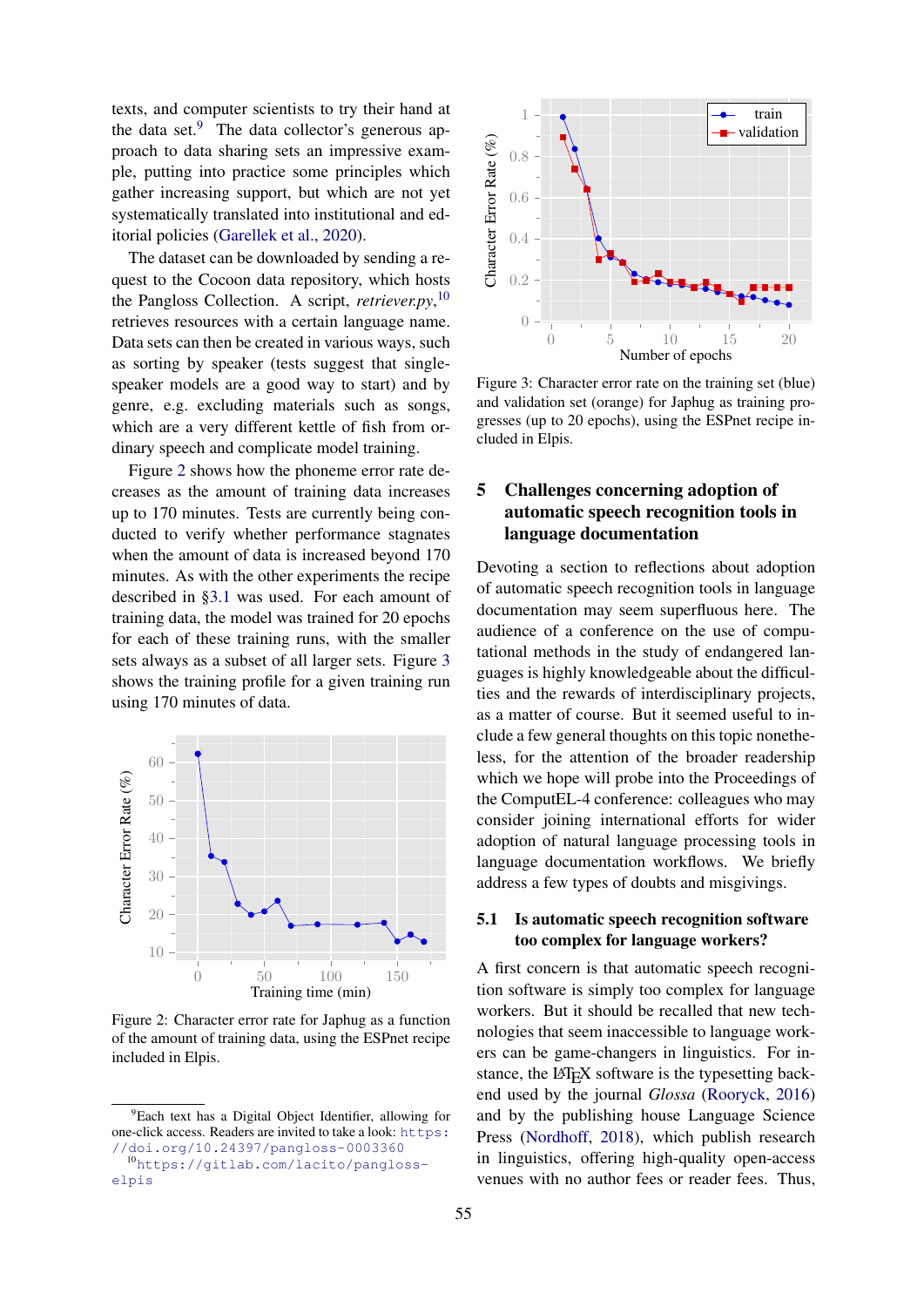LATEX, a piece of software which is notorious for its complexity, is used on a large scale in linguistics publishing: *Glossa* publishes more than 100 articles a year, and Language Science Press about 30 books a year. Key to this success is an organizational setup whereby linguists receive not only a set of stylesheets and instructions, but also hands-on support from a LAT<sub>EX</sub> expert all along the typesetting process. Undeniably complex software is only accessible to people with no prior knowledge of it if support is available. Automatic speech recognition software should be equally accessible for language workers, given the right organization and setup. Accordingly, special emphasis is placed on user design in the Elpis project. This aspect of the work falls outside of the scope of the present paper, but we wanted to reassure potential users that it is clear to Elpis developers that the goal is to make the technology available to people who do not use the command line. If users can operate software such as ELAN then they will be more than equipped for the skills of uploading ELAN files to Elpis and clicking the Train button.

## 5.2 Will the technology deliver on its promise?

A second concern among language workers is whether the technology can deliver on its promise, or whether transcription acceleration projects are a case of "digital innovation fetishism" [\(Ampuja,](#page-8-8) [2020\)](#page-8-8). Some language workers have reported a feeling that integration of automatic transcription into the language documentation workflow (as described in [Michaud et al.,](#page-10-8) [2018\)](#page-10-8) feels out of reach for them. There is no denying that natural language processing tools such as ESPnet and Kaldi are very complex, and that currently, the help of specialists is still needed to make use of this technology in language documentation. However, progress is clearly being made, and a motivated interdisciplinary community is growing at the intersection of language documentation and computer science, comprising linguists who are interested in investing time to learn about natural language processing and computer scientists who want to achieve "great things with small languages" [\(Thieberger and Nordlinger,](#page-11-6) [2006\)](#page-11-6). It seems well worth investing in computational methods to assist in the urgent task of documenting the world's languages.

## 5.3 Keeping up with the state of the art vs. stabilizing the tool

Finally, a concern among linguists is that the state of the art in computer science is evolving so rapidly that the tool cannot be stabilized, and hence cannot be proposed to language workers for enduring integration into the language documentation workflow. In cases where significant, high-frequency updates are required to keep up with changes in speech recognition software, the investment could be too much for the relatively small communities of programmers involved in transcription acceleration projects.

Our optimistic answer is that state-of-the-art code, or code close to the state of the art, need not be difficult to integrate, use or maintain. For example, the developers of Huggingface's Transformers [11](#page-5-0) do an impressive job of wrapping the latest and greatest in natural language processing into an easy-to-use interface [\(Wolf et al.,](#page-11-7) [2019\)](#page-11-7). They have shown an ability to integrate new models quickly after their initial publication. Usability and stability of the interface is dictated by the quality of the code that is written by the authors of the backend library. If this is done well then the state of the art can be integrated with minimal coding effort by users of the library. For this reason, we are not so concerned about the shifting sands of the underlying building blocks, but the choice of quality backend library does count here. While it is true that there will have to be some modest effort to keep up to date with ESPnet (as would be the case using any other tool), in using ESPnet we are optimistic that the models supported by Elpis can remain up to date with the state of the art without too much hassle.

#### 6 Further improvements

The broader context to the work reported here is a rapidly evolving field in which various initiatives aim to package natural language processing toolkits in intuitive interfaces so as to allow a wider audience to leverage the power of these toolkits. Directions for new developments in Elpis include (i) refining the ESPnet recipe, (ii) refining the user interface through user design processes, (iii) preparing pre-trained models that can be adapted to a small amount of data in a target

<span id="page-5-0"></span><sup>11</sup>[https://github.com/huggingface/](https://github.com/huggingface/transformers) [transformers](https://github.com/huggingface/transformers)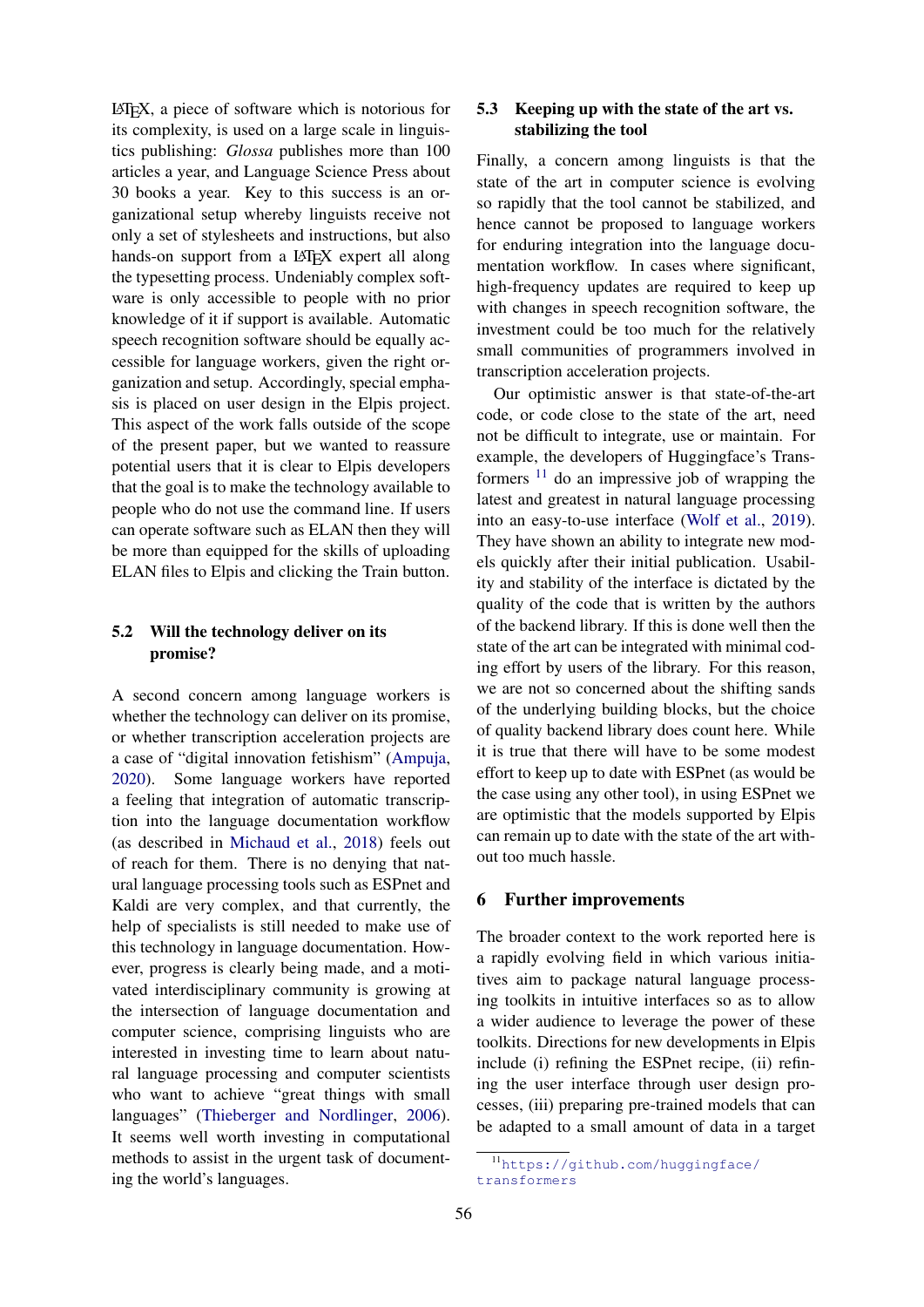language, and (iv) providing Elpis as a web service.

### 6.1 Refining the ESPnet recipe

Refinement of the ESPnet recipe that is used in the Elpis pipeline, such that it works as well as possible given the type of data found in language documentation contexts, is a top priority. This work focuses on achieving lower error rates across data sets, starting with refining hyperparameters for model training and extends to other project objectives including providing pre-trained models (see [§6.3\)](#page-6-0). This work is of a more experimental nature and can be done largely independently of the Elpis front-end.

#### 6.2 Refining the interface

In parallel with the technical integration of ESPnet with Elpis, a user-design process has been investigating how users expect to use these new features. In a series of sessions, linguists and language workers discussed their diverse needs with a designer. The feedback from this process informed the building of a prototype interface based on the latest version of Elpis at the time. The test interface was then used in individual testing sessions to discover points of confusion and uncertainty in the interface. Results of the design process will guide an update to the interface and further work on writing supporting documentation and user guides. The details of this process are beyond the scope of this paper and will be reported separately in future.

#### <span id="page-6-0"></span>6.3 Pre-trained models and transfer learning

Adapting a trained model to a new language has a long history in speech recognition, having been used both for Hidden Markov Model based systems [\(Schultz and Waibel,](#page-10-9) [2001;](#page-10-9) [Le and Besacier,](#page-9-10) [2005;](#page-9-10) [Stolcke et al.,](#page-11-8) [2006;](#page-11-8) [Tóth et al.,](#page-11-9) [2008;](#page-11-9) [Plahl et al.,](#page-10-10) [2011;](#page-10-10) [Thomas et al.,](#page-11-10) [2012;](#page-11-10) [Imseng](#page-9-11) [et al.,](#page-9-11) [2014;](#page-9-11) [Do et al.,](#page-8-9) [2014;](#page-8-9) [Heigold et al.,](#page-9-12) [2013;](#page-9-12) [Scharenborg et al.,](#page-10-11) [2017\)](#page-10-11) and end-to-end neural systems [\(Toshniwal et al.,](#page-11-11) [2017;](#page-11-11) [Chiu et al.,](#page-8-10) [2018;](#page-8-10) [Müller et al.,](#page-10-12) [2017;](#page-10-12) [Dalmia et al.,](#page-8-11) [2018;](#page-8-11) [Watan](#page-11-12)[abe et al.,](#page-11-12) [2017a;](#page-11-12) [Inaguma et al.,](#page-9-13) [2018;](#page-9-13) [Yi et al.,](#page-11-13) [2018;](#page-11-13) [Adams et al.,](#page-8-12) [2019\)](#page-8-12). In scenarios where data in the target domain or language is limited, leveraging models trained on a number of speakers in different languages often can result in a better performance. The model can learn to cope with

acoustic and phonetic characteristics that are common between languages, such as building robustness to channel variability due to different recording conditions, as well as learning common features of phones and sequences of phones between languages.

In recent years pre-training of models on large amounts of *unannotated* data has led to breakthrough results in text-based natural language processing, initially gaining widespread popularity with the context-independent embeddings of word2vec [\(Mikolov et al.,](#page-10-13) [2013\)](#page-10-13) and GloVe [\(Pen](#page-10-14)[nington et al.,](#page-10-14) [2014\)](#page-10-14), before the recent contextual word embedding revolution [\(Peters et al.,](#page-10-15) [2018;](#page-10-15) [Devlin et al.,](#page-8-13) [2019;](#page-8-13) [Liu et al.,](#page-10-16) [2020\)](#page-10-16) that has harnessed the transformer architecture [\(Vaswani](#page-11-14) [et al.,](#page-11-14) [2017\)](#page-11-14). It is now the case that the best approaches in natural language processing are typically characterized by pre-training of a model on a large amount of unannotated data using the cloze task (a.k.a masked language model training) before fine-tuning to a target task. Models pre-trained in this way best make use of available data since the amount of unannotated data far outweighs annotated data and such pre-training is advantageous to downstream learning, whether a small or large amount of data is available in the target task [\(Gururangan et al.,](#page-9-14) [2020\)](#page-9-14). Despite the established nature of pre-training in natural language processing, it is less well established in speech recognition, though there has been recent work [\(Rivière et al.,](#page-10-17) [2020;](#page-10-17) [Baevski et al.,](#page-8-14) [2020\)](#page-8-14).

The language documentation scenario, where annotated data is very limited is a scenario that we argue stands most to gain from such pretraining (both supervised and self-supervised outof-domain); followed by model adaptation to limited target language data. One of the features Elpis could provide is to include pre-trained models in its distribution or via an online service. Such models may be pre-trained in a self-supervised manner on lots of untranscribed speech, trained in a supervised manner on transcribed speech in other languages, or use a combination of both pre-training tasks. In cases where the pre-trained model was trained in a supervised manner, there is scope to deploy techniques to reconcile the differences in acoustic realization between phonemes of different languages via methods such as that of Allosaurus [\(Li et al.,](#page-9-7) [2020\)](#page-9-7) which uses a joint model of language-independent phones and language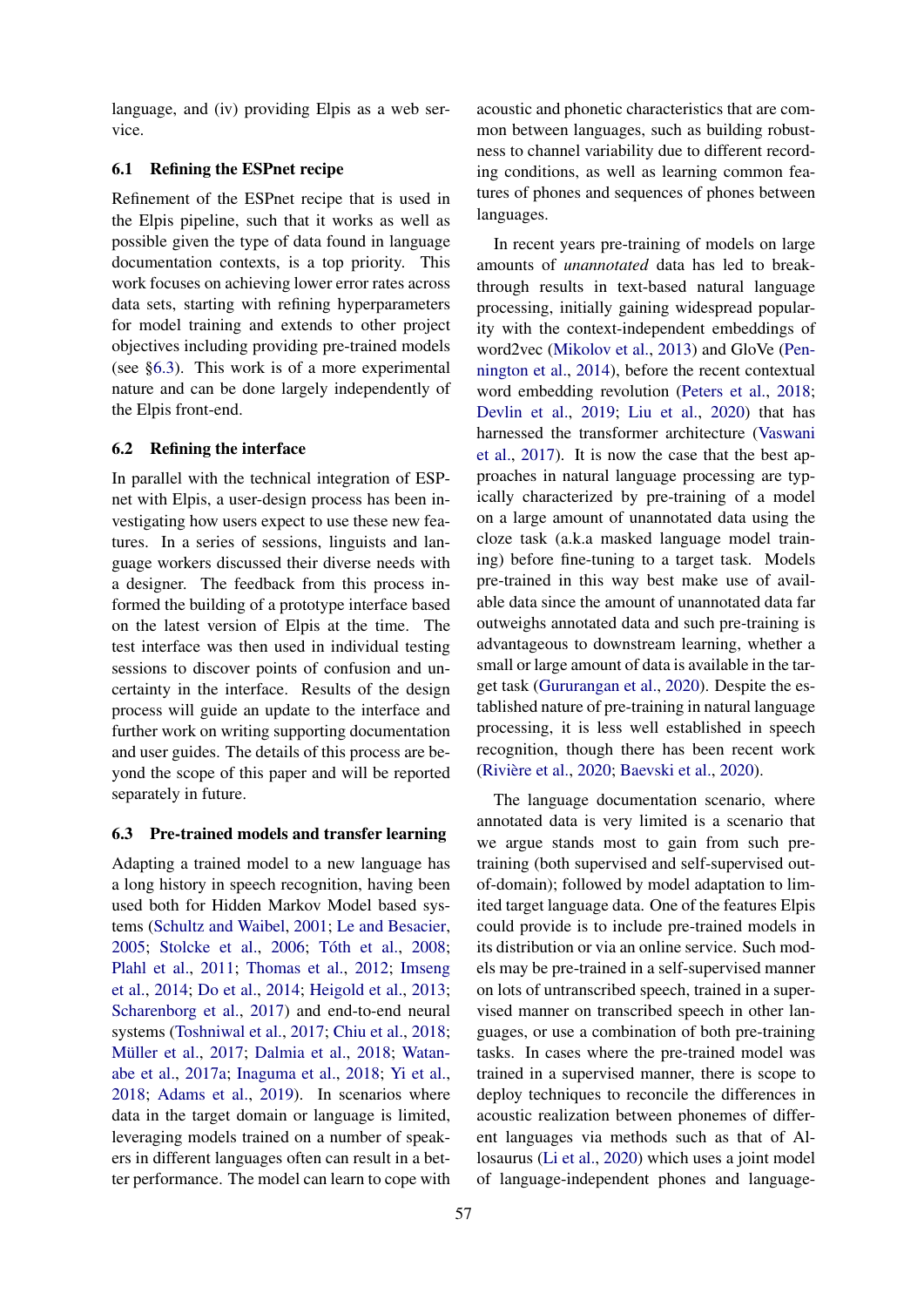dependent phonemes. Providing a variety of pretrained models would be valuable, since the best seed model for adaptation may vary on the basis of the data in the target language [\(Adams et al.,](#page-8-12) [2019\)](#page-8-12).

A recognized problem in language documentation is that, owing to the transcription bottleneck, a large amount of unannotated and untranscribed data ends up in *data graveyards* [\(Himmelmann,](#page-9-15) [2006\)](#page-9-15): archived recordings that go unused in linguistic research. It is frequently the case that the vast majority of speech collected by field linguists is untranscribed. Here too, self-supervised pretraining in the target language is likely a promising avenue to pursue, perhaps in tandem with supervised pre-training regiments. For this reason, we are optimistic that automatic transcription will have a role to play in almost all data scenarios found in the language documentation context – even when training data is extremely limited – and is not just reserved for certain single-speaker corpora with consistently high quality audio and clean alignments with text. In the past one could plausibly argue that the limited amount of transcribed speech as training data is an insurmountable hurdle in a language documentation context, but that will likely not remain the case.

One of the next steps planned for Elpis is to allow for acoustic models to be exported and loaded. Beyond the immediate benefit of saving the trouble of training models anew each time, having a library of acoustic models available in an online repository would facilitate further research on adaptation of acoustic models to (i) more speakers, and (ii) more language varieties. Building universal phone recognition systems is an active area of research [\(Li et al.,](#page-9-7) [2020\)](#page-9-7); these developments could benefit from the availability of acoustic models on a range of languages. Hosting acoustic models in an online repository, and using them for transfer learning, appear as promising perspectives.

#### 6.4 Providing Elpis as a web service

Training models requires a lot of computing power. Elpis now supports high-speed parallel processing in situations where the user's operating system has compatible GPUs (see Section [3.2\)](#page-3-3). However, many users don't have this technology in the computers they have ready access to, so we also plan to investigate possibilities for host-

ing Elpis on a high-capacity server for end-user access. Providing language technologies via web services appears to be a successful method of making tools widely available, with examples includ-ing the WebMAUS forced-alignment tool.<sup>[12](#page-7-0)</sup> The suite of tools provided by the Bavarian Speech Archive [\(Kisler et al.,](#page-9-16) [2017\)](#page-9-16) have successfully processed more than ten million media files since their introduction in 2012. For users who want to avoid sending data to a server, there are other possibilities: Kaldi can be compiled to Web Assembly so it can do decoding in a browser [\(Hu et al.,](#page-9-17) [2020\)](#page-9-17). But for the type of user scenarios considered here, hosting on a server would have major advantages, and transfer over secure connection is a strong protection against data theft (for those data sets that must not be made public, to follow the consultants' wishes or protect the data collectors' exclusive access rights to the data so that they will not be scooped in research and placed at a disadvantage in job applications).

This context suggests that it would be highly desirable to design web hosting for Elpis. It would facilitate conducting broad sets of tests training acoustic models, and would also facilitate the transcription of untranscribed recordings.

### 7 Conclusion

In this paper we have reported on integrating ES-Pnet, an end-to-end neural network speech recognition system, into Elpis, the user-friendly speech recognition interface. We described changes that have been made to the front-end, the addition of a CUDA supported Elpis Dockerfile, and the creation of an ESPnet recipe for Elpis. We reported preliminary results on several languages and articulated plans going forward.

#### Acknowledgments

Many thanks to the three reviewers for comments and suggestions.

We are grateful for financial support to the Elpis project from the Australian Research Council Centre of Excellence for the Dynamics of Language, the University of Queensland, the *Institut des langues rares* (ILARA) at *École Pratique des Hautes Études*, the European Research Council (as part of the project "Beyond boundaries:

<span id="page-7-0"></span><sup>12</sup>[https://clarin.phonetik.uni-muenchen.](https://clarin.phonetik.uni-muenchen.de/BASWebServices/interface) [de/BASWebServices/interface](https://clarin.phonetik.uni-muenchen.de/BASWebServices/interface)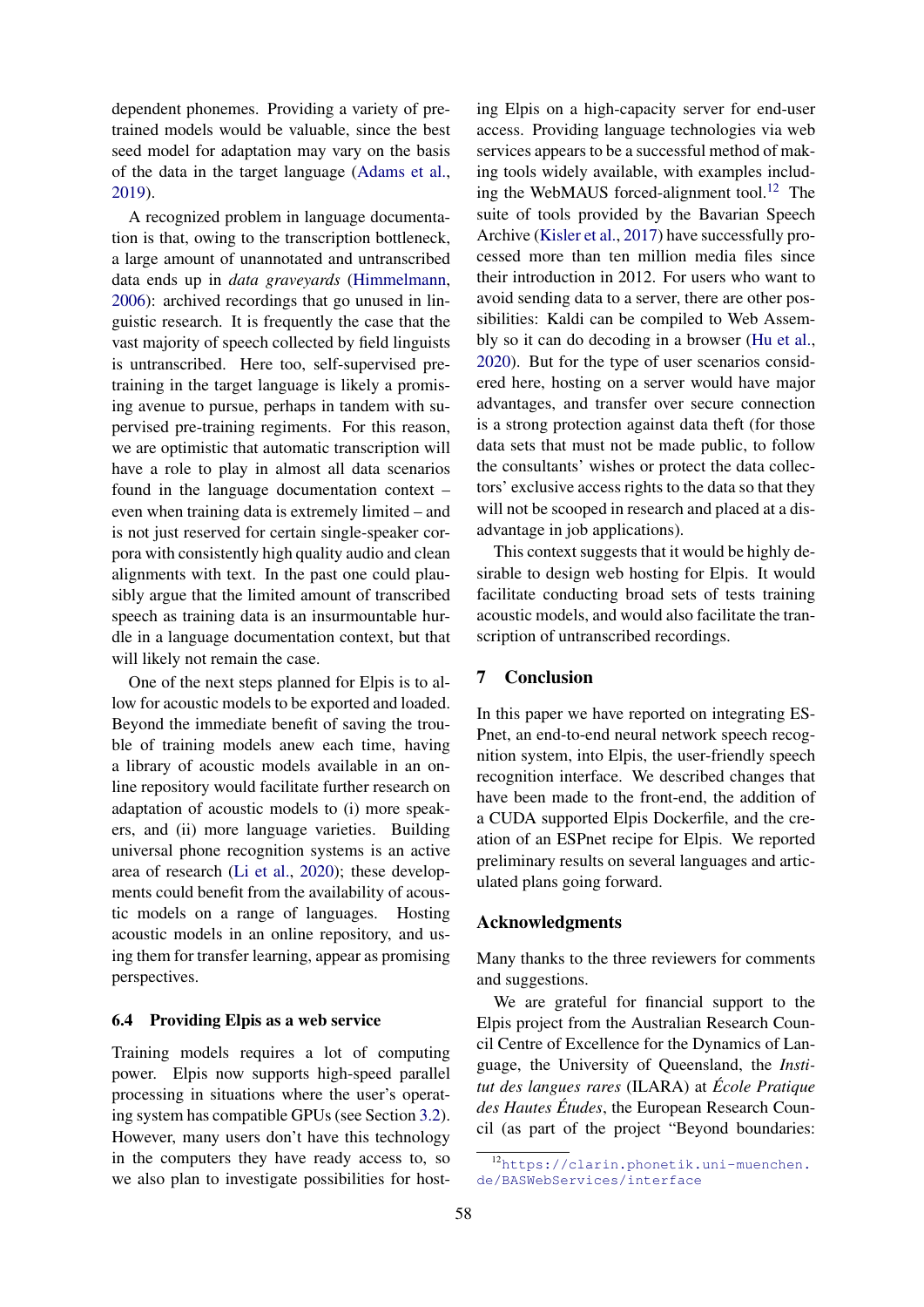Religion, region, language and the state" [ERC-609823]) and *Agence Nationale de la Recherche* (as part of two projects, "Computational Language Documentation by 2025" [ANR-19-CE38-0015- 04] and "Empirical Foundations of Linguistics" [ANR-10-LABX-0083]).

Linguistic resources used in the present study were collected as part of projects funded by the European Research Council ("Discourse reporting in African storytelling" [ERC-758232]) and by *Agence Nationale de la Recherche* ("Parallel corpora in languages of the Greater Himalayan area" [ANR-12-CORP-0006]).

#### References

- <span id="page-8-3"></span>Oliver Adams, Trevor Cohn, Graham Neubig, Hilaria Cruz, Steven Bird, and Alexis Michaud. 2018. Evaluating phonemic transcription of low-resource tonal languages for language documentation. In *Proceedings of LREC 2018 (Language Resources and Evaluation Conference)*, pages 3356–3365, Miyazaki. [https://halshs.archives](https://halshs.archives-ouvertes.fr/halshs-01709648)[ouvertes.fr/halshs-01709648](https://halshs.archives-ouvertes.fr/halshs-01709648).
- <span id="page-8-12"></span>Oliver Adams, Matthew Wiesner, Shinji Watanabe, and David Yarowsky. 2019. Massively multilingual adversarial speech recognition. In *Proceedings of the 2019 Conference of the North American Chapter of the Association for Computational Linguistics: Human Language Technologies, Volume 1 (Long and Short Papers)*, pages 96–108, Minneapolis, Minnesota. Association for Computational Linguistics. [https://www.aclweb.](https://www.aclweb.org/anthology/N19-1009) [org/anthology/N19-1009](https://www.aclweb.org/anthology/N19-1009).
- <span id="page-8-8"></span>Marko Ampuja. 2020. The blind spots of digital innovation fetishism. In Matteo Stocchetti, editor, *The digital age and its discontents: Critical reflections in education*, pages 31–54. Helsinki University Press, Helsinki. [https://doi.org/10.](https://doi.org/10.33134/HUP-4-2) [33134/HUP-4-2](https://doi.org/10.33134/HUP-4-2).
- <span id="page-8-14"></span>Alexei Baevski, Henry Zhou, Abdelrahman Mohamed, and Michael Auli. 2020. wav2vec 2.0: A framework for self-supervised learning of speech representations. *arXiv preprint arXiv:2006.11477*. [https:](https://arxiv.org/abs/2006.11477) [//arxiv.org/abs/2006.11477](https://arxiv.org/abs/2006.11477).
- <span id="page-8-0"></span>Laurent Besacier, Etienne Barnard, Alexey Karpov, and Tanja Schultz. 2014. Automatic speech recognition for under-resourced languages: A survey. *Speech Communication*, 56:85–100.
- <span id="page-8-1"></span>Rogier Blokland, Marina Fedina, Ciprian Gerstenberger, Niko Partanen, Michael Rießler, and<br>Joshua Wilbur. 2015. Language documen-Joshua Wilbur. 2015. tation meets language technology. In *Proceedings of the First International Workshop*

*on Computational Linguistics for Uralic Languages - Septentrio Conference Series*, pages 8– 18. [http://septentrio.uit.no/index.](http://septentrio.uit.no/index.php/SCS/article/view/3457/3386) [php/SCS/article/view/3457/3386](http://septentrio.uit.no/index.php/SCS/article/view/3457/3386).

- <span id="page-8-7"></span>Małgorzata Cavar, Damir Cavar, and Hilaria Cruz. 2016. Endangered language documentation: bootstrapping a Chatino speech corpus, forced aligner, ASR. In *Proceedings of LREC 2016, Tenth International Conference on Language Resources and Evaluation*, pages 4004–4011, Portorož, Slovenia.
- <span id="page-8-10"></span>Chung-Cheng Chiu, Tara N Sainath, Yonghui Wu, Rohit Prabhavalkar, Patrick Nguyen, Zhifeng Chen, Anjuli Kannan, Ron J Weiss, Kanishka Rao, Katya Gonina, et al. 2018. State-of-the-art speech recognition with sequence-to-sequence models. In *ICASSP*, pages 4774–4778. [https://arxiv.org/abs/](https://arxiv.org/abs/1712.01769) [1712.01769](https://arxiv.org/abs/1712.01769).
- <span id="page-8-4"></span>Christopher Cox. 2019. Persephone-ELAN (software). https://github.com/coxchristopher/persephone-elan. [https://github.com/coxchristopher/](https://github.com/coxchristopher/persephone-elan) [persephone-elan](https://github.com/coxchristopher/persephone-elan).
- <span id="page-8-5"></span>Emiliana Cruz. 2011. *Phonology, tone and the functions of tone in San Juan Quiahije Chatino*. Ph.D., University of Texas at Austin, Austin. [http://hdl.handle.net/2152/](http://hdl.handle.net/2152/ETD-UT-2011-08-4280) [ETD-UT-2011-08-4280](http://hdl.handle.net/2152/ETD-UT-2011-08-4280).
- <span id="page-8-6"></span>Emiliana Cruz and Tony Woodbury. 2014. Finding a way into a family of tone languages: The story and methods of the Chatino Language Documentation Project. *Language Documentation and Conservation*, 8:490–524. [http://hdl.handle.net/](http://hdl.handle.net/10125/24615) [10125/24615](http://hdl.handle.net/10125/24615).
- <span id="page-8-11"></span>Siddharth Dalmia, Ramon Sanabria, Florian Metze, and Alan W Black. 2018. Sequence-based multilingual low resource speech recognition. In *ICASSP*. <https://arxiv.org/abs/1802.07420>.
- <span id="page-8-13"></span>Jacob Devlin, Ming-Wei Chang, Kenton Lee, and Kristina Toutanova. 2019. BERT: Pre-training of deep bidirectional transformers for language understanding. In *Proceedings of the 2019 Conference of the North American Chapter of the Association for Computational Linguistics: Human Language Technologies, Volume 1 (Long and Short Papers)*, pages 4171–4186, Minneapolis, Minnesota. Association for Computational Linguistics. [https://](https://www.aclweb.org/anthology/N19-1423) [www.aclweb.org/anthology/N19-1423](https://www.aclweb.org/anthology/N19-1423).
- <span id="page-8-9"></span>Van Hai Do, Xiong Xiao, Eng Siong Chng, and Haizhou Li. 2014. Cross-lingual phone mapping for large vocabulary speech recognition of underresourced languages. *IEICE Transactions on Information and Systems*, E97-D(2):285–295.
- <span id="page-8-2"></span>Daan van Esch, Ben Foley, and Nay San. 2019. Future directions in technological support for language documentation. In *Proceedings of the Workshop on Computational Methods for Endangered Languages*, volume 1, Honolulu, Hawai'i.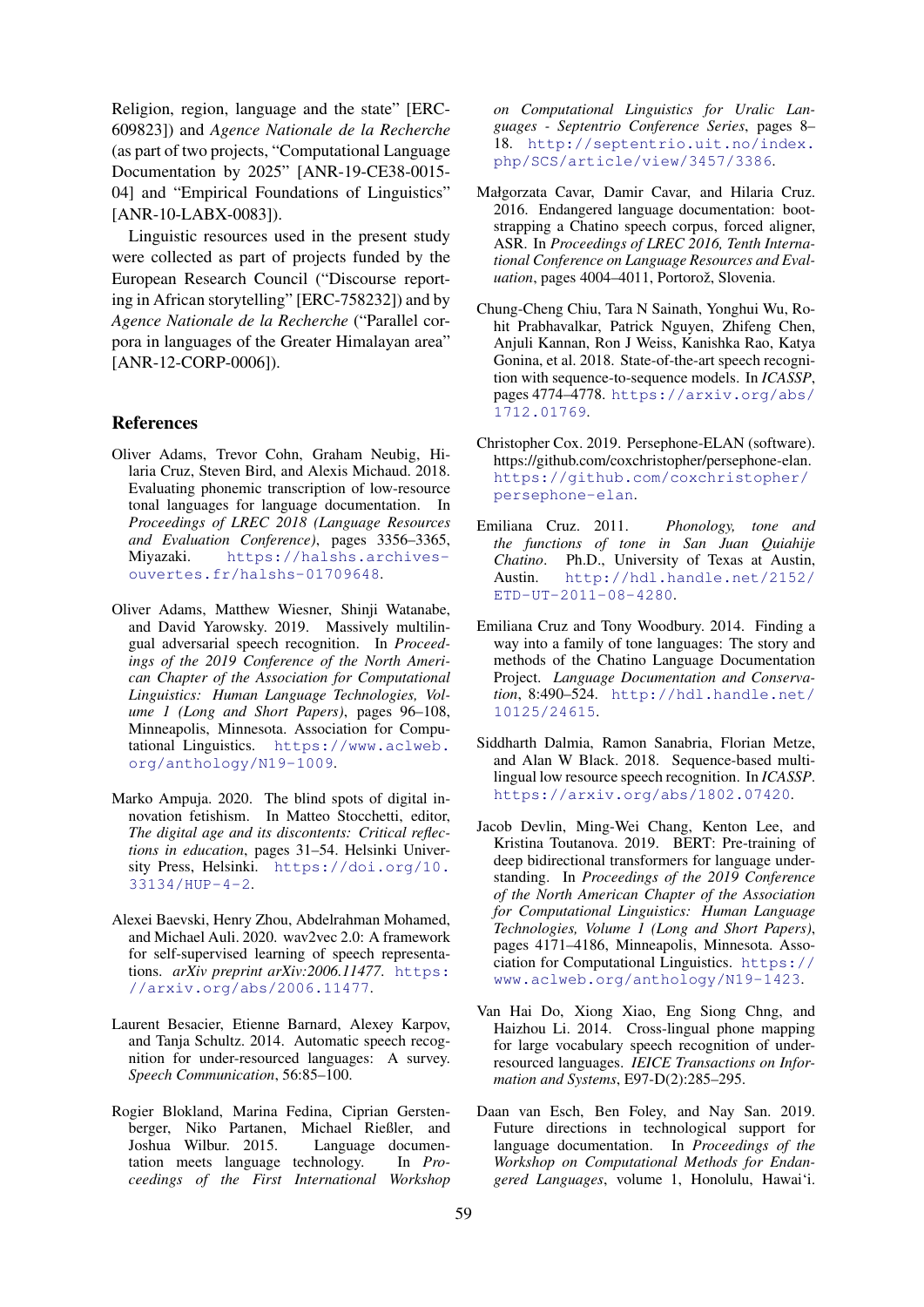[https://computel-workshop.org/wp](https://computel-workshop.org/wp-content/uploads/2019/02/CEL3_book_papers_draft.pdf#page=26)[content/uploads/2019/02/CEL3\\_book\\_](https://computel-workshop.org/wp-content/uploads/2019/02/CEL3_book_papers_draft.pdf#page=26) [papers\\_draft.pdf#page=26](https://computel-workshop.org/wp-content/uploads/2019/02/CEL3_book_papers_draft.pdf#page=26).

- <span id="page-9-4"></span>Ben Foley, Josh Arnold, Rolando Coto-Solano, Gautier Durantin, and T. Mark Ellison. 2018. Building speech recognition systems for language documentation: the CoEDL Endangered Language Pipeline and Inference System (ELPIS). In *Proceedings of the 6th Intl. Workshop on Spoken Language Technologies for Under-Resourced Languages (SLTU), 29-31 August 2018*, pages 200–204, Gurugram, India. ISCA. [https://www.isca-speech.](https://www.isca-speech.org/archive/SLTU_2018/pdfs/Ben.pdf) [org/archive/SLTU\\_2018/pdfs/Ben.pdf](https://www.isca-speech.org/archive/SLTU_2018/pdfs/Ben.pdf).
- <span id="page-9-5"></span>Ben Foley, Alina Rakhi, Nicholas Lambourne, Nicholas Buckeridge, and Janet Wiles. 2019. Elpis, an accessible speech-to-text tool. In *Proceedings of Interspeech 2019*, pages 306–310, Graz. [https:](https://www.isca-speech.org/archive/Interspeech_2019/pdfs/8006.pdf) [//www.isca-speech.org/archive/](https://www.isca-speech.org/archive/Interspeech_2019/pdfs/8006.pdf) [Interspeech\\_2019/pdfs/8006.pdf](https://www.isca-speech.org/archive/Interspeech_2019/pdfs/8006.pdf).
- <span id="page-9-9"></span>Marc Garellek, Matthew Gordon, James Kirby, Wai-Sum Lee, Alexis Michaud, Christine Mooshammer, Oliver Niebuhr, Daniel Recasens, Timo Roettger, Adrian Simpson, and Kristine M. Yu. 2020. Toward open data policies in phonetics: What we can gain and how we can avoid pitfalls. *Journal of Speech Science*, 9(1). [https://halshs.archives](https://halshs.archives-ouvertes.fr/halshs-02894375)[ouvertes.fr/halshs-02894375](https://halshs.archives-ouvertes.fr/halshs-02894375).
- <span id="page-9-6"></span>Alex Graves, Santiago Fernandez, Faustino Gomez, and Jurgen Schmidhuber. 2006. Connectionist Temporal Classification : Labelling Unsegmented Sequence Data with Recurrent Neural Networks. *Proceedings of the 23rd international conference on Machine Learning*, pages 369–376. [http://www.cs.utoronto.ca/](http://www.cs.utoronto.ca/~graves/icml_2006.pdf) [~graves/icml\\_2006.pdf](http://www.cs.utoronto.ca/~graves/icml_2006.pdf).
- <span id="page-9-14"></span>Suchin Gururangan, Ana Marasović, Swabha Swayamdipta, Kyle Lo, Iz Beltagy, Doug Downey, and Noah A. Smith. 2020. Don't stop pretraining: Adapt language models to domains and tasks. In *Proceedings of the 58th Annual Meeting of the Association for Computational Linguistics*, pages 8342– 8360. Association for Computational Linguistics. <https://arxiv.org/abs/2004.10964>.
- <span id="page-9-2"></span>Hossein Hadian, Hossein Sameti, Daniel Povey, and Sanjeev Khudanpur. 2018. End-to-end speech recognition using lattice-free MMI. In *Interspeech*, pages 12–16. [https://danielpovey.com/](https://danielpovey.com/files/2018_interspeech_end2end.pdf) [files/2018\\_interspeech\\_end2end.pdf](https://danielpovey.com/files/2018_interspeech_end2end.pdf).
- <span id="page-9-1"></span>Awni Hannun, Carl Case, Jared Casper, Bryan Catanzaro, Greg Diamos, Erich Elsen, Ryan Prenger, Sanjeev Satheesh, Shubho Sengupta, Adam Coates, et al. 2014. Deep speech: Scaling up end-to-end speech recognition. *arXiv preprint arXiv:1412.5567*. [https://arxiv.org/abs/](https://arxiv.org/abs/1412.5567) [1412.5567](https://arxiv.org/abs/1412.5567).
- <span id="page-9-12"></span>Georg Heigold, Vincent Vanhoucke, Alan Senior, Patrick Nguyen, Marc'Aurelio Ranzato, Matthieu

Devin, and Jeffrey Dean. 2013. Multilingual acoustic models using distributed deep neural networks. In *Proceedings of ICASSP*, pages 8619–8623.

- <span id="page-9-15"></span>Nikolaus Himmelmann. 2006. Language documentation: what is it and what is it good for? In Josh Gippert, Nikolaus Himmelmann, and Ulrike Mosel, editors, *Essentials of language documentation*, pages 1–30. De Gruyter, Berlin/New York.
- <span id="page-9-0"></span>Geoffrey Hinton, Li Deng, Dong Yu, George E Dahl, Abdel-rahman Mohamed, Navdeep Jaitly, Andrew Senior, Vincent Vanhoucke, Patrick Nguyen, Tara N Sainath, and Others. 2012. Deep neural networks for acoustic modeling in speech recognition: The shared views of four research groups. *Signal Processing Magazine, IEEE*, 29(6):82–97.
- <span id="page-9-3"></span>Nils Hjortnaes, Niko Partanen, Michael Rießler, and Francis M. Tyers. 2020. Towards a speech recognizer for Komi, an endangered and low-resource Uralic language. In *Proceedings of the Sixth International Workshop on Computational Linguistics of Uralic Languages*, pages 31–37, Wien. Association for Computational Linguistics. [https://www.aclweb.](https://www.aclweb.org/anthology/2020.iwclul-1.5/) [org/anthology/2020.iwclul-1.5/](https://www.aclweb.org/anthology/2020.iwclul-1.5/).
- <span id="page-9-17"></span>Mathieu Hu, Laurent Pierron, Emmanuel Vincent, and Denis Jouvet. 2020. Kaldi-web: An installationfree, on-device speech recognition system. In *Proceedings of Interspeech 2020 Show & Tell*, Shanghai. [https://hal.archives-ouvertes.](https://hal.archives-ouvertes.fr/hal-02910876) [fr/hal-02910876](https://hal.archives-ouvertes.fr/hal-02910876).
- <span id="page-9-11"></span>David Imseng, Petr Motlicek, Hervé Bourlard, and Philip N Garner. 2014. Using out-of-language data to improve an under-resourced speech recognizer. *Speech Communication*, 56:142–151.
- <span id="page-9-13"></span>Hirofumi Inaguma, Jaejin Cho, Murali Karthick Baskar, Tatsuya Kawahara, and Shinji Watanabe. 2018. Transfer learning of languageindependent end-to-end ASR with language model fusion. *arXiv:1811.02134*. [https://arxiv.](https://arxiv.org/abs/1811.02134) [org/abs/1811.02134](https://arxiv.org/abs/1811.02134).
- <span id="page-9-8"></span>Guillaume Jacques. 2019. Japhug. *Journal of the International Phonetic Association*, 49(3):427–450.
- <span id="page-9-16"></span>Thomas Kisler, Uwe Reichel, and Florian Schiel. 2017. Multilingual processing of speech via web services. *Computer Speech & Language*, 45:326–347. ISBN: 0885-2308 Publisher: Elsevier.
- <span id="page-9-10"></span>Viet Bac Le and Laurent Besacier. 2005. First steps in fast acoustic modeling for a new target language: application to Vietnamese. In *ICASSP*.
- <span id="page-9-7"></span>Xinjian Li, Siddharth Dalmia, Juncheng Li, Matthew Lee, Patrick Littell, Jiali Yao, Antonios Anastasopoulos, David R. Mortensen, Graham Neubig, and Alan W. Black. 2020. Universal phone recognition with a multilingual allophone system. In *ICASSP 2020-2020 IEEE International Conference on Acoustics, Speech and Signal Processing*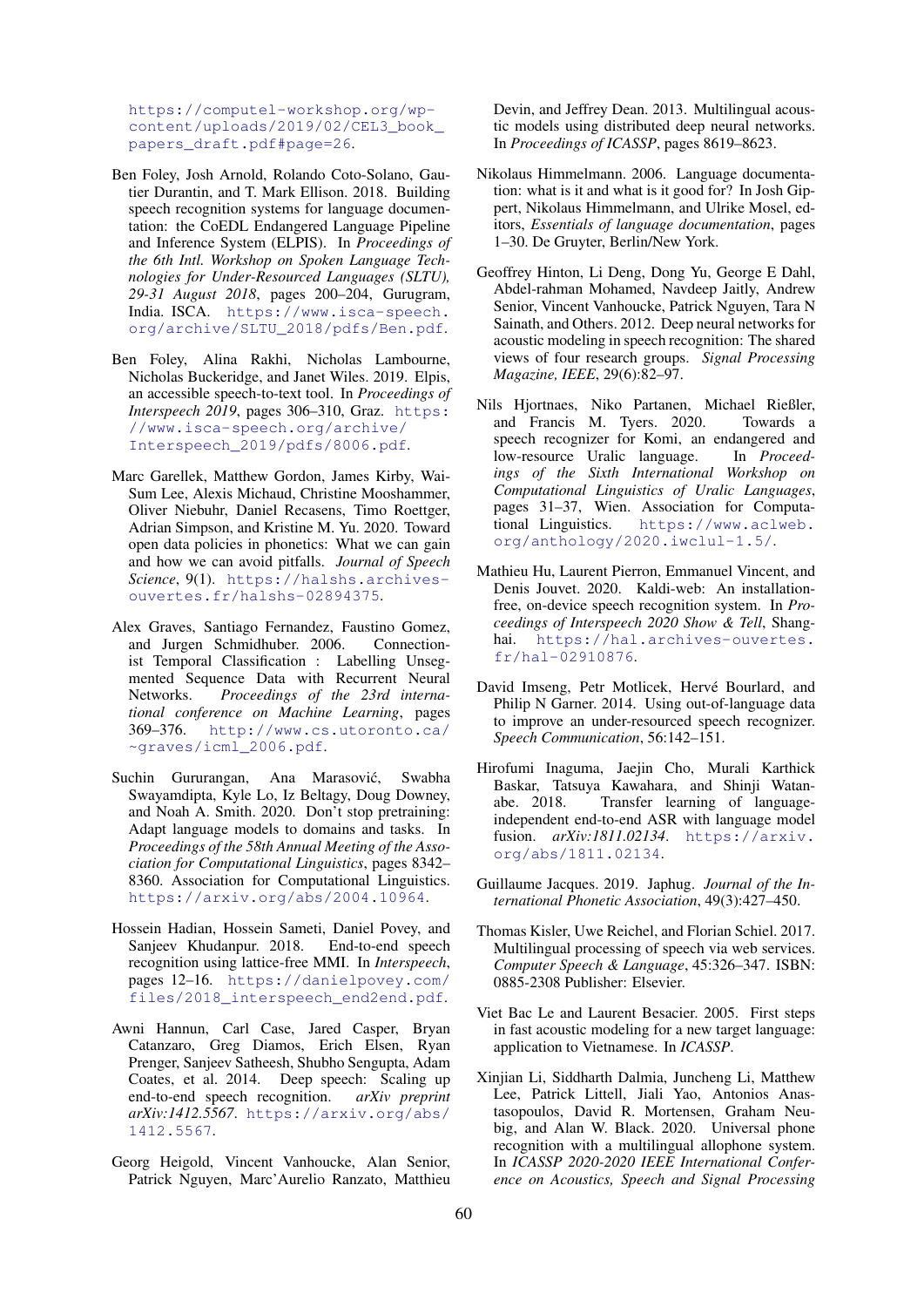*(ICASSP)*, pages 8249–8253. IEEE. [https://](https://arxiv.org/abs/2002.11800) [arxiv.org/abs/2002.11800](https://arxiv.org/abs/2002.11800).

- <span id="page-10-16"></span>Qi Liu, Matt J Kusner, and Phil Blunsom. 2020. A survey on contextual embeddings. *arXiv preprint arXiv:2003.07278*. [https://arxiv.](https://arxiv.org/abs/2003.07278) [org/abs/2003.07278](https://arxiv.org/abs/2003.07278).
- <span id="page-10-5"></span>Cécile Macaire. 2020. Alignement temporel entre transcriptions et audio de données de langue japhug. In *Actes des Journées scientifiques du Groupement de Recherche "Linguistique informatique, formelle et de terrain" (LIFT)*, Paris. [https://hal.](https://hal.archives-ouvertes.fr/hal-03047146) [archives-ouvertes.fr/hal-03047146](https://hal.archives-ouvertes.fr/hal-03047146).
- <span id="page-10-2"></span>Boyd Michailovsky, Martine Mazaudon, Alexis Michaud, Séverine Guillaume, Alexandre François, and Evangelia Adamou. 2014. Documenting and researching endangered languages: the Pangloss Collection. *Language Documentation and Conservation*, 8:119– 135. [https://halshs.archives](https://halshs.archives-ouvertes.fr/halshs-01003734)[ouvertes.fr/halshs-01003734](https://halshs.archives-ouvertes.fr/halshs-01003734).
- <span id="page-10-4"></span>Alexis Michaud. 2017. *Tone in Yongning Na: lexical tones and morphotonology*. Number 13 in Studies in Diversity Linguistics. Language Science Press, Berlin. [http://langsci-press.org/](http://langsci-press.org/catalog/book/109) [catalog/book/109](http://langsci-press.org/catalog/book/109).
- <span id="page-10-8"></span>Alexis Michaud, Oliver Adams, Trevor Cohn, Graham Neubig, and Séverine Guillaume. 2018. Integrating automatic transcription into the language documentation workflow: experiments with Na data and the Persephone toolkit. *Language Documentation and Conservation*, 12:393–429. [http://hdl.](http://hdl.handle.net/10125/24793) [handle.net/10125/24793](http://hdl.handle.net/10125/24793).
- <span id="page-10-13"></span>Tomáš Mikolov, Ilya Sutskever, Kai Chen, Greg S Corrado, and Jeff Dean. 2013. Distributed representations of words and phrases and their compositionality. In *Advances in neural information processing systems*, pages 3111–3119.
- <span id="page-10-12"></span>Markus Müller, Sebastian Stüker, and Alex Waibel. 2017. Phonemic and graphemic multilingual CTC based speech recognition. *arXiv:1711.04564*. <https://arxiv.org/abs/1711.04564>.
- <span id="page-10-7"></span>Sebastian Nordhoff. 2018. *Language Science Press business model: Evaluated version of the 2015 model.* Language Science Press, Berlin. [https:](https://doi.org/10.5281/zenodo.1286972) [//doi.org/10.5281/zenodo.1286972](https://doi.org/10.5281/zenodo.1286972).
- <span id="page-10-3"></span>Adam Paszke, Sam Gross, Francisco Massa, Adam Lerer, James Bradbury, Gregory Chanan, Trevor Killeen, Zeming Lin, Natalia Gimelshein, and Luca Antiga. 2019. Pytorch: An imperative style, high-performance deep learning library. In *Advances in neural information processing systems. Proceedings of the 33rd Conference on Neural Information Processing Systems (NeurIPS 2019)*, pages 8026–8037, Vancouver, Canada. [https://papers.nips.cc/paper/9015](https://papers.nips.cc/paper/9015-pytorch-an-imperative-style-high-performance-deep-learning -library.pdf) [pytorch-an-imperative-style-](https://papers.nips.cc/paper/9015-pytorch-an-imperative-style-high-performance-deep-learning -library.pdf)

[high-performance-deep-learning](https://papers.nips.cc/paper/9015-pytorch-an-imperative-style-high-performance-deep-learning -library.pdf)[library.pdf](https://papers.nips.cc/paper/9015-pytorch-an-imperative-style-high-performance-deep-learning -library.pdf).

- <span id="page-10-14"></span>Jeffrey Pennington, Richard Socher, and Christopher D Manning. 2014. Glove: global vectors for word representation. *Proceedings of the Empiricial Methods in Natural Language Processing (EMNLP 2014)*, 12:1532–1543.
- <span id="page-10-15"></span>Matthew E Peters, Mark Neumann, Mohit Iyyer, Matt Gardner, Christopher Clark, Kenton Lee, and Luke Zettlemoyer. 2018. Deep contextualized word representations. *arXiv preprint arXiv:1802.05365*. <https://arxiv.org/abs/1802.05365>.
- <span id="page-10-10"></span>Christian Plahl, Ralf Schlüter, and Hermann Ney. 2011. Cross-lingual portability of Chinese and English neural network features for French and German LVCSR. In *IEEE Workshop on Automatic Speech Recognition and Understanding (ASRU)*, pages 371–376.
- <span id="page-10-1"></span>Daniel Povey, Arnab Ghoshal, Gilles Boulianne, Lukas Burget, Ondrej Glembek, Nagendra Goel, Mirko Hannemann, Petr Motlicek, Yanmin Qian, Petr Schwarz, Jan Silovsky, Georg Stemmer, and Karel Vesely. 2011. The Kaldi speech recognition toolkit. In *IEEE 2011 Workshop on Automatic Speech Recognition and Understanding*. IEEE Signal Processing Society. [https://infoscience.](https://infoscience.epfl.ch/record/192584/files/Povey_ASRU2011_2011.pdf) [epfl.ch/record/192584/files/Povey\\_](https://infoscience.epfl.ch/record/192584/files/Povey_ASRU2011_2011.pdf) [ASRU2011\\_2011.pdf](https://infoscience.epfl.ch/record/192584/files/Povey_ASRU2011_2011.pdf).
- <span id="page-10-0"></span>Mirco Ravanelli, Titouan Parcollet, and Yoshua Bengio. 2019. The pytorch-kaldi speech recognition toolkit. In *ICASSP 2019-2019 IEEE International Conference on Acoustics, Speech and Signal Processing (ICASSP)*, pages 6465–6469. IEEE. <https://arxiv.org/abs/1811.07453>.
- <span id="page-10-17"></span>Morgane Rivière, Armand Joulin, Pierre-Emmanuel Mazaré, and Emmanuel Dupoux. 2020. Unsupervised pretraining transfers well across languages. In *ICASSP 2020 - 2020 IEEE International Conference on Acoustics, Speech and Signal Processing (ICASSP)*, pages 7414–7418. [https://arxiv.](https://arxiv.org/abs/2002.02848) [org/abs/2002.02848](https://arxiv.org/abs/2002.02848).
- <span id="page-10-6"></span>Johan Rooryck. 2016. Introducing *Glossa*. *Glossa*, [http://doi.org/10.5334/](http://doi.org/10.5334/gjgl.91) [gjgl.91](http://doi.org/10.5334/gjgl.91).
- <span id="page-10-11"></span>Odette Scharenborg, Francesco Ciannella, Shruti Palaskar, Alan Black, Florian Metze, Lucas Ondel, and Mark Hasegawa-Johnson. 2017. Building an ASR system for a low-research language through the adaptation of a high-resource language ASR system: preliminary results. In *International Conference on Natural Language, Signal and Speech Processing (ICNLSSP)*.
- <span id="page-10-9"></span>Tanja Schultz and Alex Waibel. 2001. Experiments on cross-language acoustic modeling. *EU-ROSPEECH'01*, pages 2721–2724.